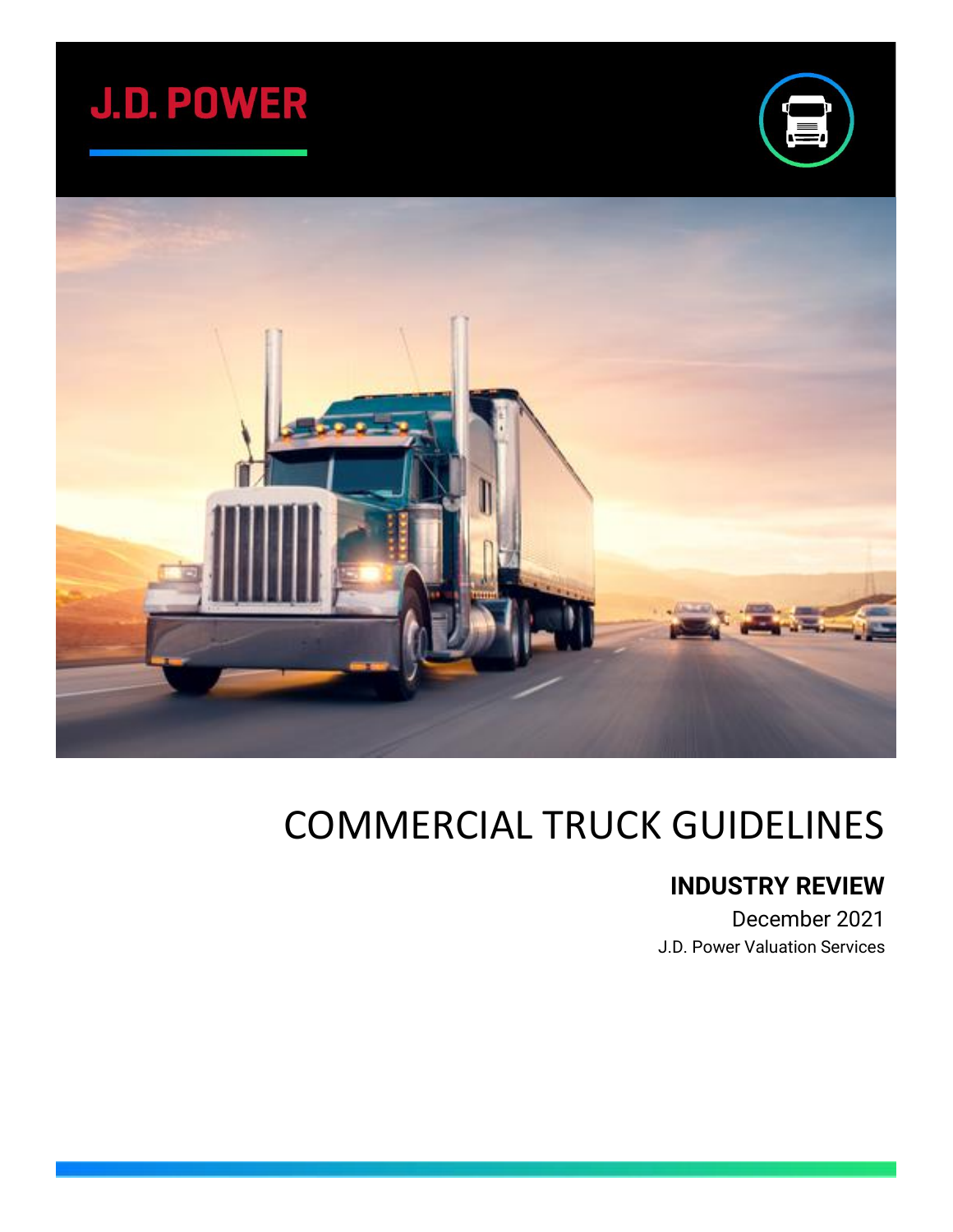

#### CONTENTS:

#### SUMMARY

#### **November was the Strongest Month on Record for Used Trucks**

November was the strongest month on record for all segments of the used medium and heavy truck market. Buyers continue to pay retail pricing at auctions, to the point where trucks regularly bring higher pricing at auction than retail. Incoming December data shows the throttle firmly to the floor.

#### CLASS 8 AUCTION UPDATE

Volume pulled back again in November, mostly due to a lack of inventory. Pricing for the newest trucks available jumped notably, with soon-to-be-5-year-old trucks knocking on the door of 6 figures. See below for results:

- Model year 2018: \$99,120 average; \$14,063 (16.5%) higher than October
- Model year 2017: \$87,071 average; \$17,662 (25.4%) higher than October
- Model year 2016: \$62,360 average; \$2,477 (3.8%) lower than October
- Model year 2015: \$50,969 average; \$6,449 (14.5%) higher than October
- Model year 2014: \$44,356 average; \$9,738 (28.1%) higher than October

Month-over-month, our benchmark group of 4-6 year-old trucks brought 13.3% more money. Compared to the first 11 months of 2020, this group is running 95.6% ahead, and compared to the same period of 2019, 81.7% ahead. Latemodel trucks have appreciated 7.1% per month on average in 2021 to date.

The sense of urgency is stronger than ever in the auction lanes, with buyers desperate for low-mileage iron. Pricing may plateau in the next few months, but we don't see a major market shift happening in the first quarter.

*See the "Average Auction Hammer Price…" and "Volume of the Three Most Common Sleeper Tractors…" graphs for detail.*

Pricing for the newest trucks available jumped notably…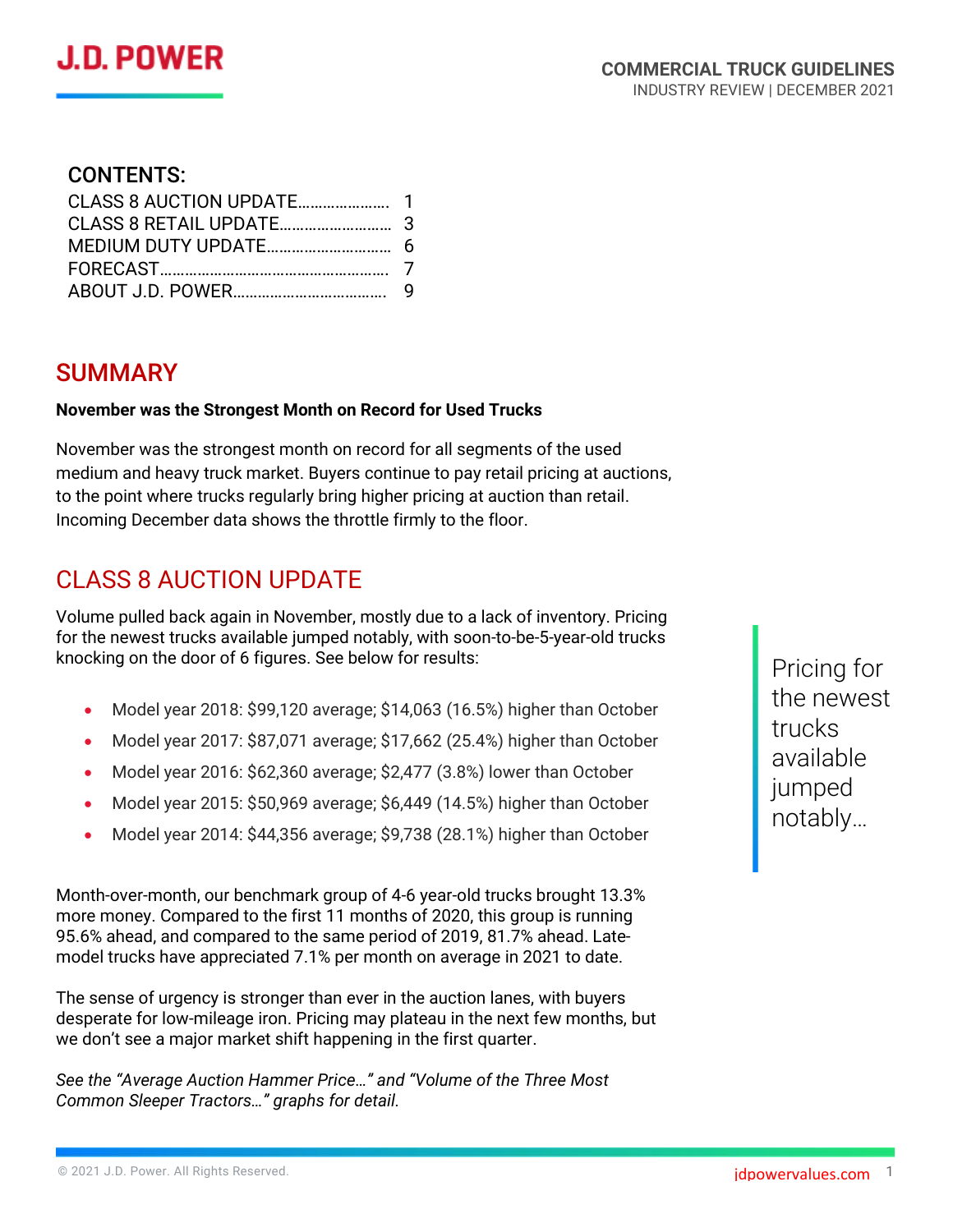



Late-model trucks have appreciated 7.1% per month on average in 2021 to date.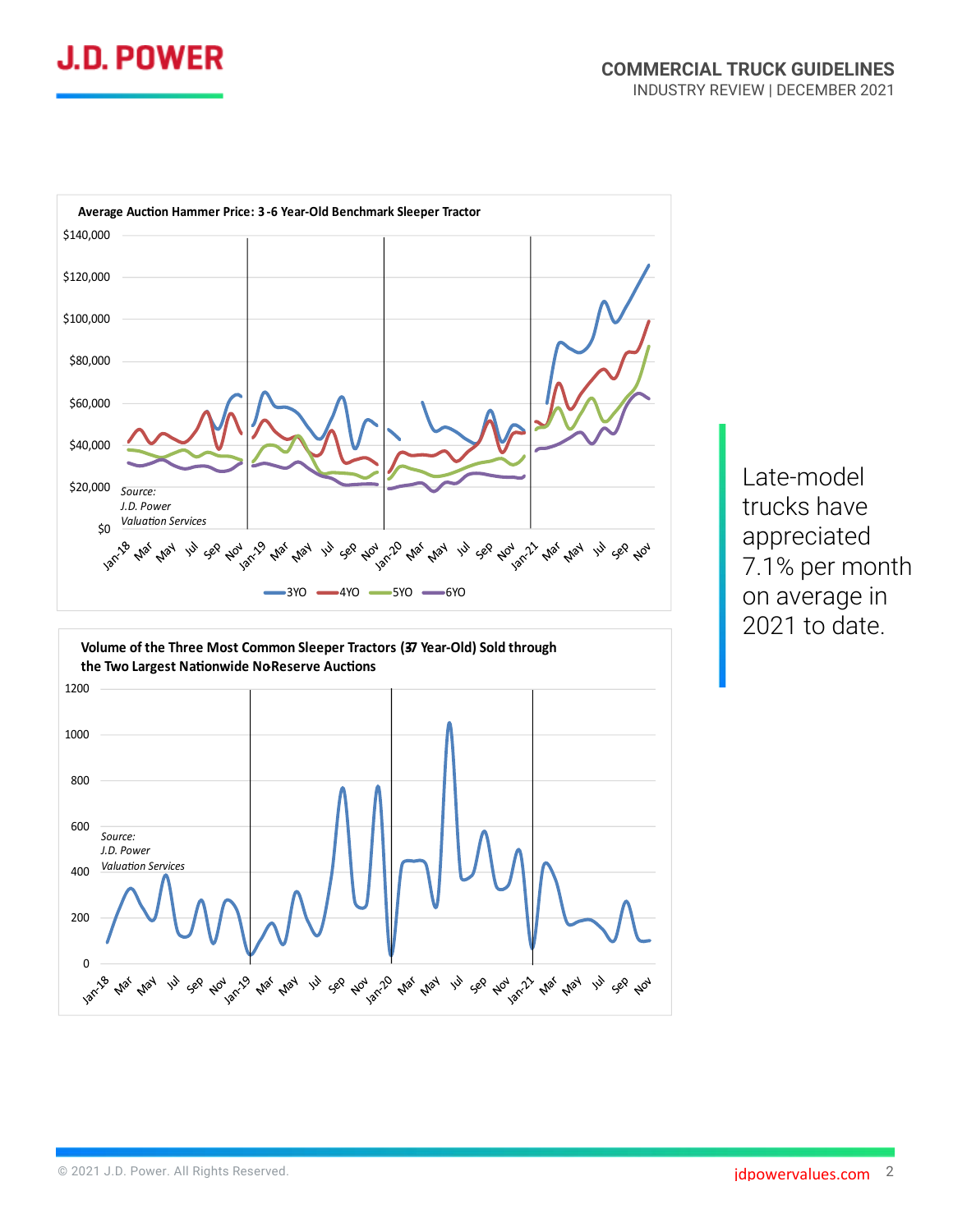

#### CLASS 8 RETAIL UPDATE

Used truck retail pricing has never been higher, at least in the modern era.

The average sleeper tractor retailed in November was 74 months old, had 460,645 miles, and brought \$89,979. Compared to October, this average sleeper was one month older, had 10,167 (2.3%) more miles, and brought \$7,391 (8.9%) more money. Compared to November 2020, this average sleeper was 7 months older, had 14,267 (3.2%) more miles, and brought \$41,272 (84.7%) more money.

Looking at trucks two to six years of age, November's average pricing was as follows:

- Model year 2020: \$134,812; \$634 (0.5%) higher than October
- Model year 2019: \$120,418; \$12,764 (11.8%) higher than October
- Model year 2018: \$92,189; \$5,788 (7.4%) higher than October
- Model year 2017: \$77,016; \$4,334 (6.0%) higher than October
- Model year 2016: \$62,979; \$7,075 (12.7%) higher than October

Month-over-month, late-model trucks brought 8.6% more money. In the first 11 months of 2021, late-model trucks were 37.4% ahead of the same period of 2020, and 17.5% ahead of the same period of 2019. On average, late-model trucks have appreciated 2.9% per month in 2021, and this figure is over 5% for trucks with lower-than-average mileage.

Buyers and sellers can be confident about market conditions in the first quarter of 2022. Subscribers to our residual value forecasts (not included here) saw another increase in 3, 4, and 5 year residuals. See the Forecast at the end of this document for additional thoughts.

Dealers retailed an average of 4.5 trucks per rooftop in October, 0.2 truck higher than October. Year-over-year, the first 11 months of 2021 are running 0.6 truck ahead of the same period of 2020, and 0.8 truck higher than the same period of 2019. Sales volume remains constrained by supply.

*See graphs on next 2 pages for detail.*

Buyers and sellers can be confident about market conditions in the first quarter of 2022.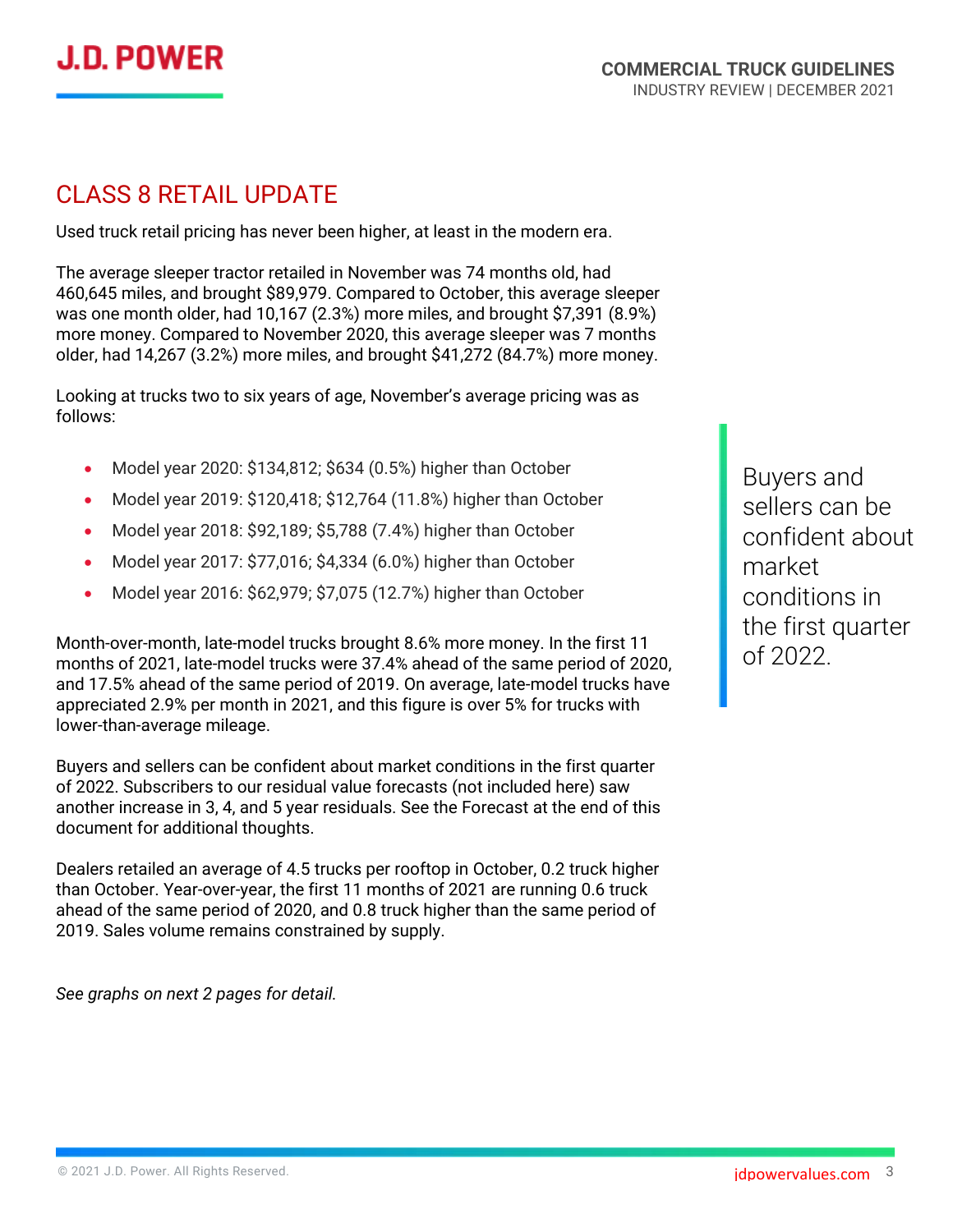





In the first 11 months of 2021, latemodel trucks were 37.4% ahead of the same period of 2020, and 17.5% ahead of the same period of 2019.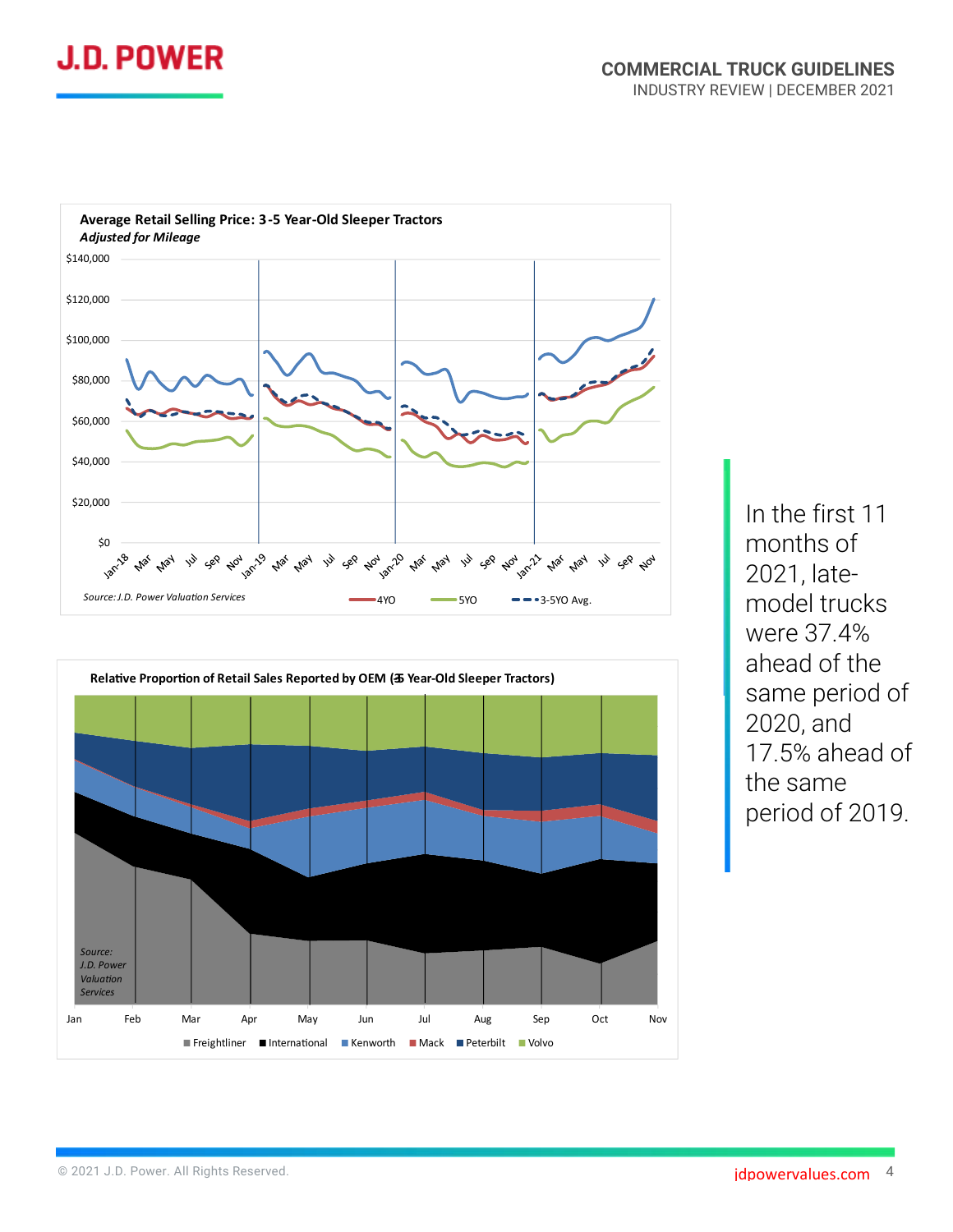







*Note our residual value forecasts (available by subscription, not included here) provide a much more detailed analysis of future pricing.*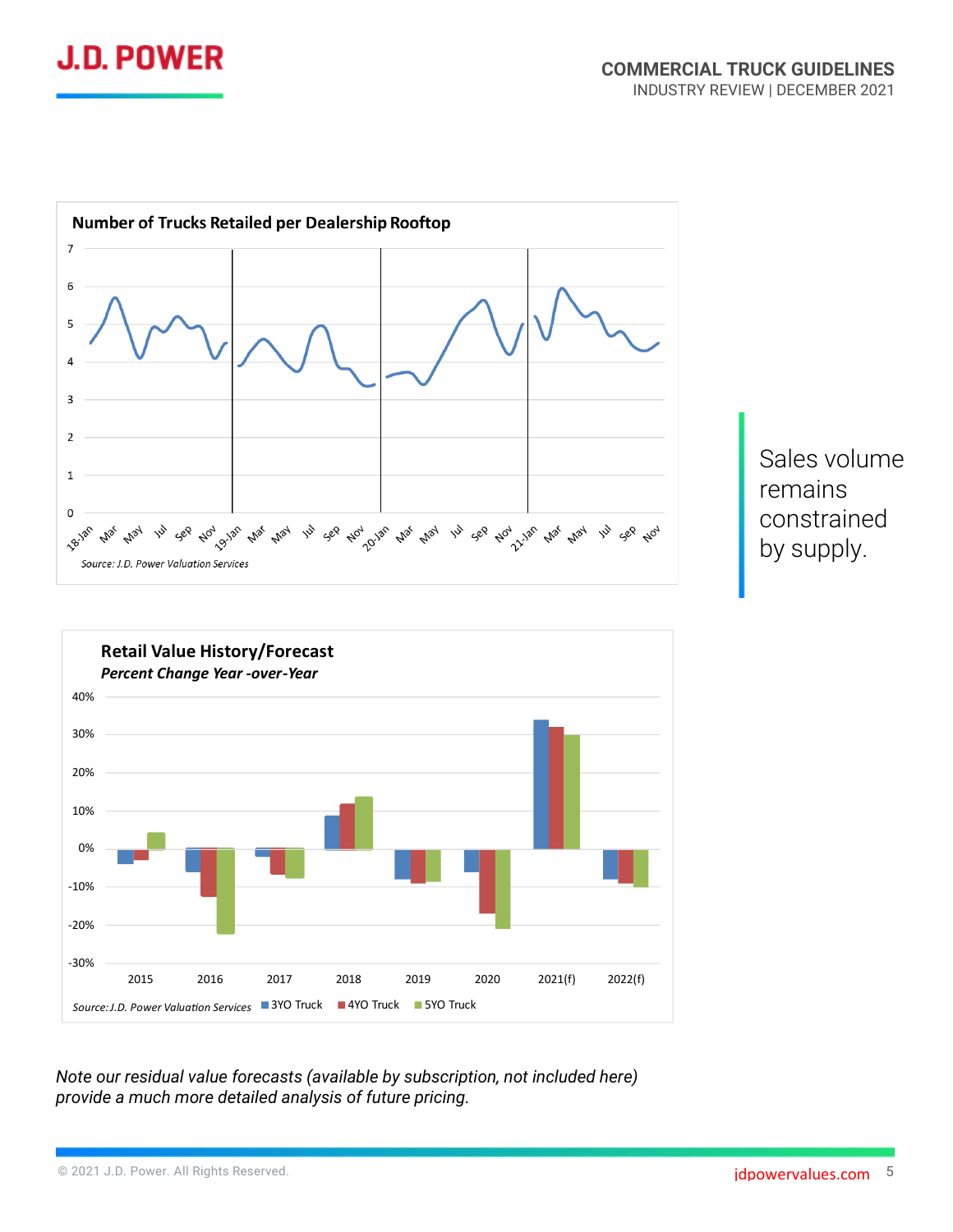

#### MEDIUM DUTY TRUCKS

The medium duty market was strong across-the-board in November, with buyers paying a premium for any available trucks in advance of the holiday shipping season.

Starting with Class 3-4 cabovers, our benchmark group averaged \$26,356 in November. This figure is \$3,334 (14.5%) higher than October, and \$13,106 (98.9%) higher than November 2020. The first 11 months of 2021 are running 69.0% higher than the same period of 2020, and 37.3% higher than the same period of 2019. Trucks in this segment have gained an average of 3.2% per month in value so far in 2021.

*for detail.* **Average Wholesale Selling Price: 4-7 Year-Old Class 3-4 Cabovers** 

*See the "Average Wholesale Selling Price: 4-7 Year-Old Class 3-4 Cabovers" graph* 



… buyers (are) paying a premium for any available trucks in advance of the holiday shipping season.

Looking at Class 4 conventionals, average pricing for our benchmark group was \$29,758, \$732 (0.5%) higher than October, and \$10,719 (56.3%) higher than November 2020. The first 11 months of 2021 are now running 32.0% ahead of the same period of 2020, and 29.9% higher than the same period of 2019. Trucks in this segment have appreciated an average of 2.2% per month so far in 2021.

Class 6 conventional pricing averaged \$41,424 in November, \$2,717 (7.0%) higher than October, and \$22,008 (113.3%) higher than November 2020. The first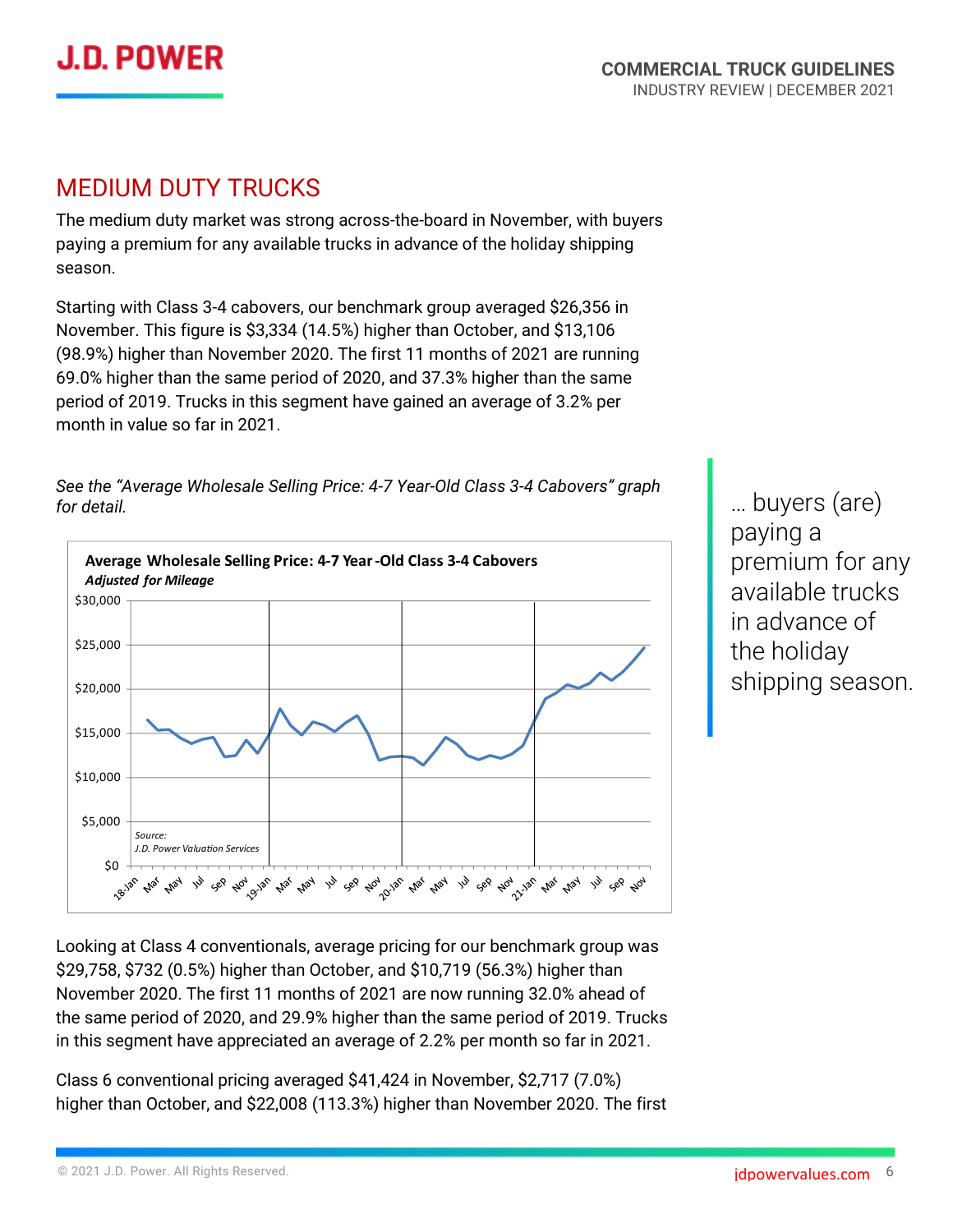

11 months of 2021 are running 43.4% ahead of the same period of 2020, and 35.7% higher than the same period of 2019. Trucks in this group have gained an average of 5.6% per month so far in 2021.

*See the "Average Wholesale Selling Price: 4-7 Year-Old Conventionals by GVW Class" graphs for detail.*



## FORECAST

We'll provide a 2021 wrap-up next month when we have a full 12 months of data, but looking forward, the most important factors in used truck pricing in 2022 will be freight rates, availability of new trucks, and returning supply of trades.

Firms that forecast rates show cents per mile staying positive year-over-year through the first half of 2022 - and volume positive into 2023 - despite all the current and impending changes to Fed activity, interest rates, COVID stimulus payments, and other variables. Our forecasting models incorporate these rosy freight rate outlooks, with a cautious eye on what will happen to consumer purchasing once these economic changes become reality. Basically, we're focused on the impact to demand once interest rates rise and stimulus payments stop.

… we still have a long way to go before OEM's are able to build enough trucks to meet demand.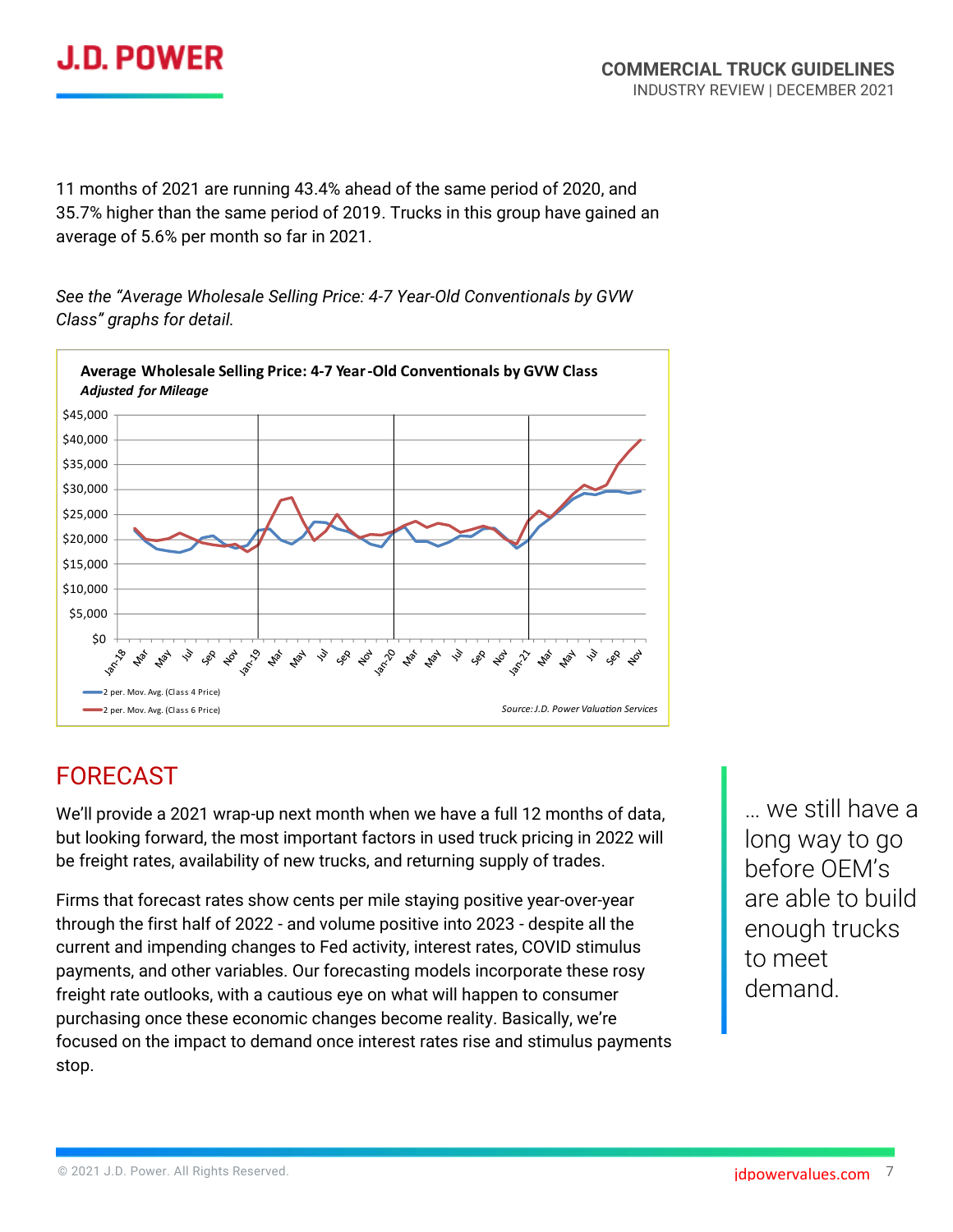## **J.D. POWER**

Looking at new truck availability, as of mid-December, we might just now be seeing the earliest hints of improved parts and semiconductor availability, but we still have a long way to go before OEM's are able to build enough trucks to meet demand.

In terms of returning used truck trades, model-year 2019 trucks will be 4 years old as of January 1, and there were about 30% more of these trucks delivered than 2018's. The market will continue to quickly absorb every 2019 that becomes available through at least the first quarter. The higher potential volume may become more meaningful later in the year.

Otherwise, casual conversations with decisionmakers and observers across the industry show nearly everyone with a "long & strong" outlook on used truck pricing. It's certain that new truck availability will be tight well into 2022. It's also certain that used truck availability will be tight as long as buyers have confidence that freight rates will remain elevated. The trick is predicting when that confidence starts to erode. My personal opinion is we might see some movement there when the economic changes mentioned above come into play later in 2022. If you have a different viewpoint  $-$  or just want to tell me you agree – please give me a call.

*For further information about J.D. Power's residual forecasting, make and model benchmarking, raw data products, and other services, contact Chris Visser at [chris.visser@jdpa.com.](mailto:chris.visser@jdpa.com)*

… used truck availability will be tight as long as buyers have confidence that freight rates will remain elevated.

# **J.D. POWER**